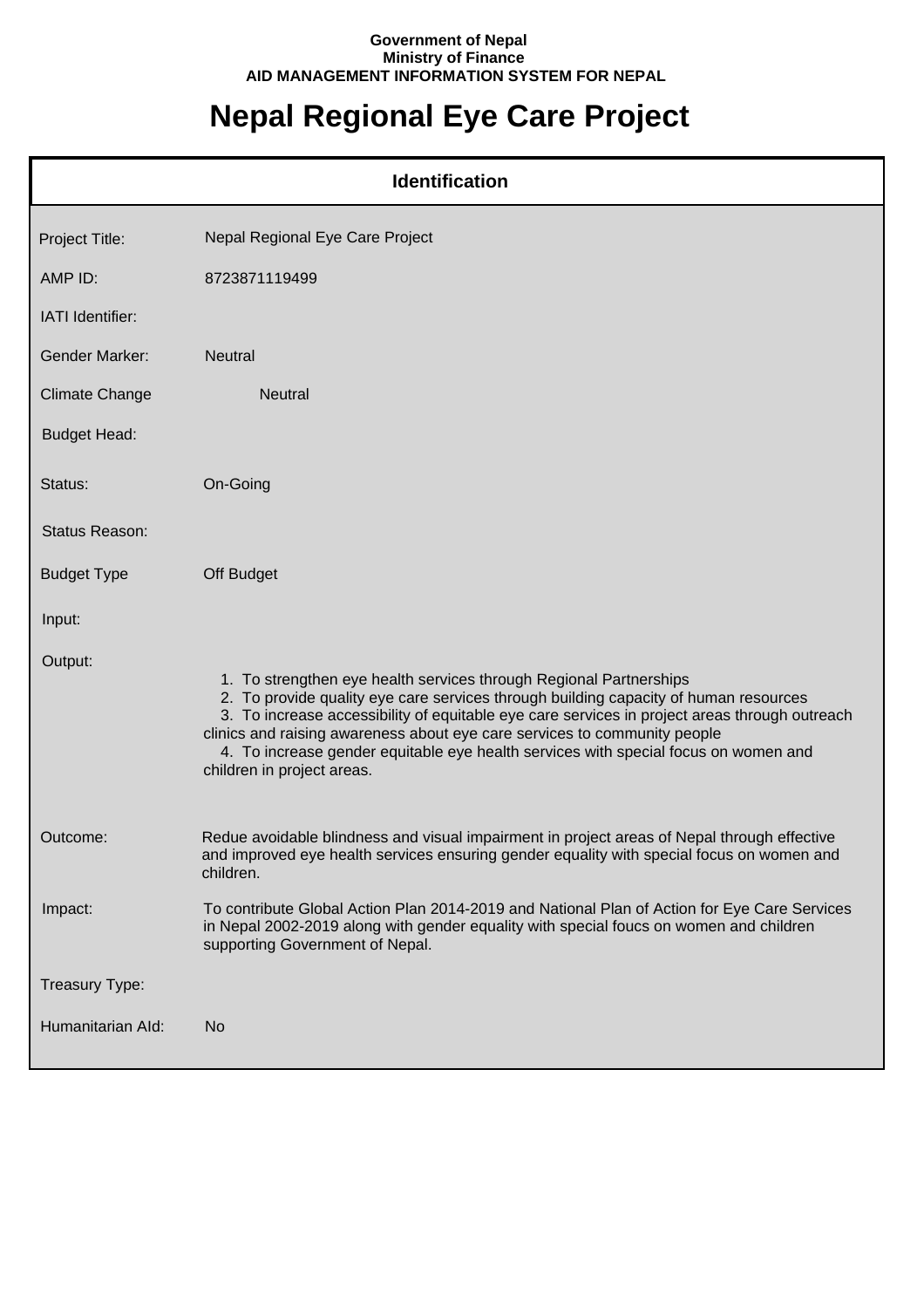| <b>Location</b>           |            |
|---------------------------|------------|
| Location                  | Percentage |
| Morang (Biratnagar)       | 15.0%      |
| Sunsari (Inaruwa)         | 4.0%       |
| Kathmandu (Kathmandu)     | 37.0%      |
| Mahottari (Jaleswor)      | 7.0%       |
| Sarlahi (Malangwa)        | 3.0%       |
| Sindhuli (Sindhuli Madhi) | 3.0%       |
| Baitadi (Baitadi)         | 1.0%       |
| Dadeldhura (Dadeldhura)   | 2.0%       |
| Kailali (Dhangadhi)       | 19.0%      |
| Dhanusa (Janakpur)        | 9.0%       |

| <b>National Plan</b>                                                                      |            |
|-------------------------------------------------------------------------------------------|------------|
| Program                                                                                   | Percentage |
| [Health and Nutrition ] [ Social Development Policy ] [ National Development Plan (NDP) ] | 100.0%     |

| <b>Sector</b>                        |            |
|--------------------------------------|------------|
| Sector                               | Percentage |
| Nepal Sector Classification HEALTH 0 | 100.0%     |

| <b>Implementing/Executing Agency</b>           |         |
|------------------------------------------------|---------|
| Donor                                          |         |
| The Fred Hollows Foundation                    | $0.0\%$ |
| <b>Responsible Organization</b>                |         |
| Ministry of Women, Children and Senior Citizen | 100.0%  |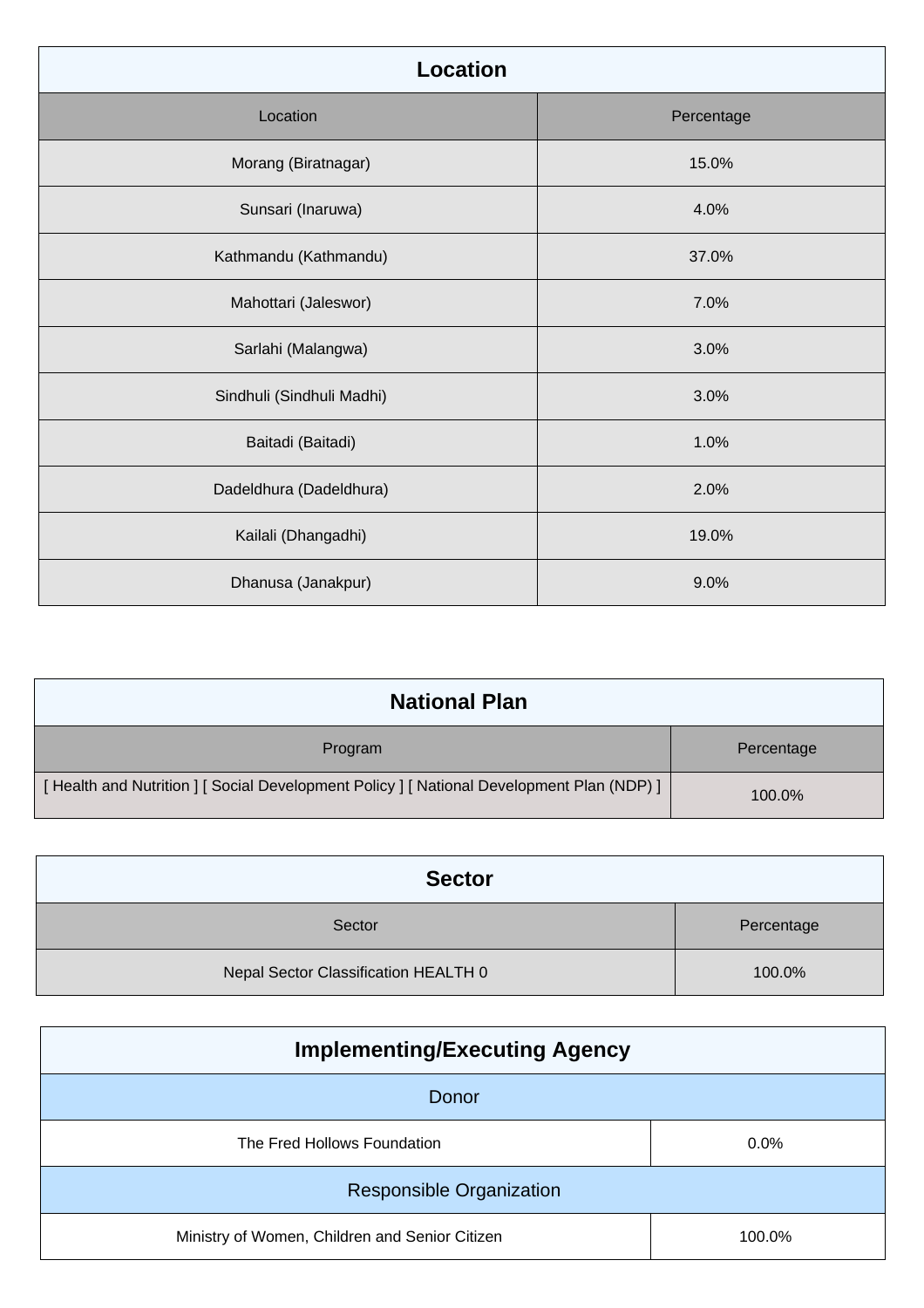| <b>Executing Agency</b>        |        |  |
|--------------------------------|--------|--|
| The Fred Hollows Foundation    | 100.0% |  |
| <b>Implementing Agency</b>     |        |  |
| Non Governmental Organisations | 100.0% |  |

| <b>Funding</b>                  |                                     |                       |                               |            |                     |
|---------------------------------|-------------------------------------|-----------------------|-------------------------------|------------|---------------------|
| Transaction<br>Date             | Type of<br>Assistance               | Mode of<br>Payment    | Post Earthquake<br>Assistance | Commitment | <b>Disbursement</b> |
|                                 | <b>The Fred Hollows Foundation</b>  |                       |                               |            |                     |
|                                 |                                     |                       | <b>Actual</b>                 |            |                     |
| 12/31/2017                      | <b>Grant Aid</b>                    | <b>Direct Payment</b> | No                            | 0          | 463,616             |
| 2/20/2018                       | Grant Aid                           | Direct Payment        | N <sub>o</sub>                | 1,889,841  | Ŋ                   |
| 12/31/2018                      | Grant Aid                           | <b>Direct Payment</b> | No.                           |            | 758,087             |
| 12/31/2019                      | Grant Aid                           | <b>Direct Payment</b> | No                            | Ю          | 421,237             |
| Total<br>1,889,841<br>1,642,938 |                                     |                       |                               |            |                     |
|                                 | Total (The Fred Hollows Foundation) |                       |                               | 1,889,841  | 1,642,938           |
| <b>UNDISBURSED BALANCE</b>      |                                     |                       | 246,903                       |            |                     |

| <b>Progress Achieved</b>       |  |
|--------------------------------|--|
| Progress Achieved:             |  |
| Key Problems:                  |  |
| Steps Taken to Solve Problems: |  |